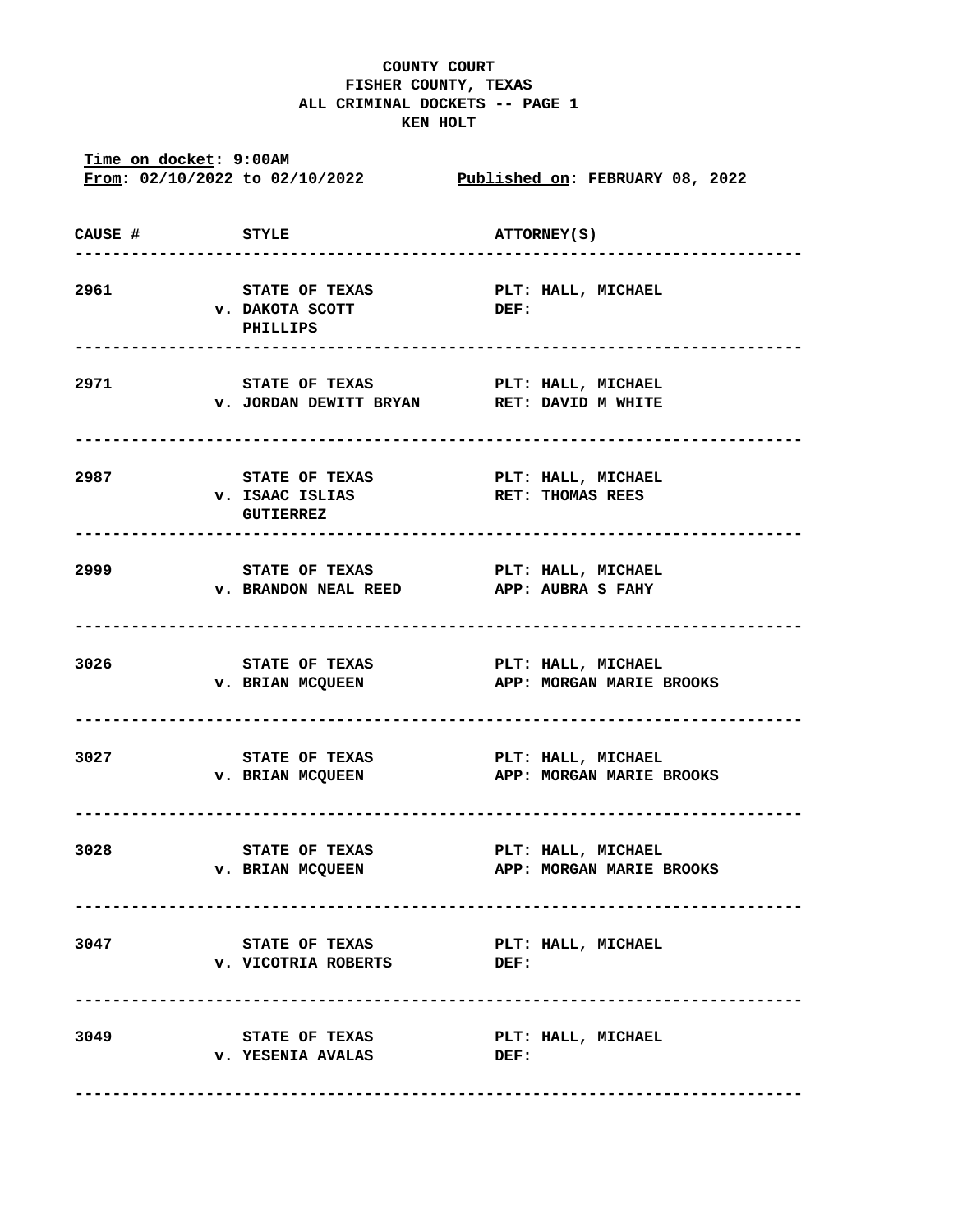## **COUNTY COURT FISHER COUNTY, TEXAS ALL CRIMINAL DOCKETS -- PAGE 2 KEN HOLT**

**Time on docket: 9:00AM From: 02/10/2022 to 02/10/2022 Published on: FEBRUARY 08, 2022 CAUSE # STYLE ATTORNEY(S) ------------------------------------------------------------------------------ 3050 STATE OF TEXAS PLT: HALL, MICHAEL v. YESENIA AVALAS DEF: ------------------------------------------------------------------------------ 3053 STATE OF TEXAS PLT: HALL, MICHAEL v. JACKIE GENTRY DEF: ------------------------------------------------------------------------------ 3054 STATE OF TEXAS PLT: HALL, MICHAEL v. JACKIE R REESE DEF: ------------------------------------------------------------------------------ 3055 STATE OF TEXAS PLT: HALL, MICHAEL v. CHRISTIAN NICHOLAS RET: KENNETH L MAXWELL JR MARTINEZ ------------------------------------------------------------------------------ 3056 STATE OF TEXAS PLT: HALL, MICHAEL v. VICTORIA ROBERTS DEF: ------------------------------------------------------------------------------ 3059 STATE OF TEXAS PLT: HALL, MICHAEL v. MARIA A SEPEDA DEF: ------------------------------------------------------------------------------ 3060 STATE OF TEXAS PLT: HALL, MICHAEL v. BRANDIE MCARTHUR DEF: ------------------------------------------------------------------------------ 3061 STATE OF TEXAS PLT: HALL, MICHAEL v. JOHN HORNE DEF: ------------------------------------------------------------------------------ 3062 STATE OF TEXAS PLT: HALL, MICHAEL v. ROBERT H BRITO DEF: ------------------------------------------------------------------------------**